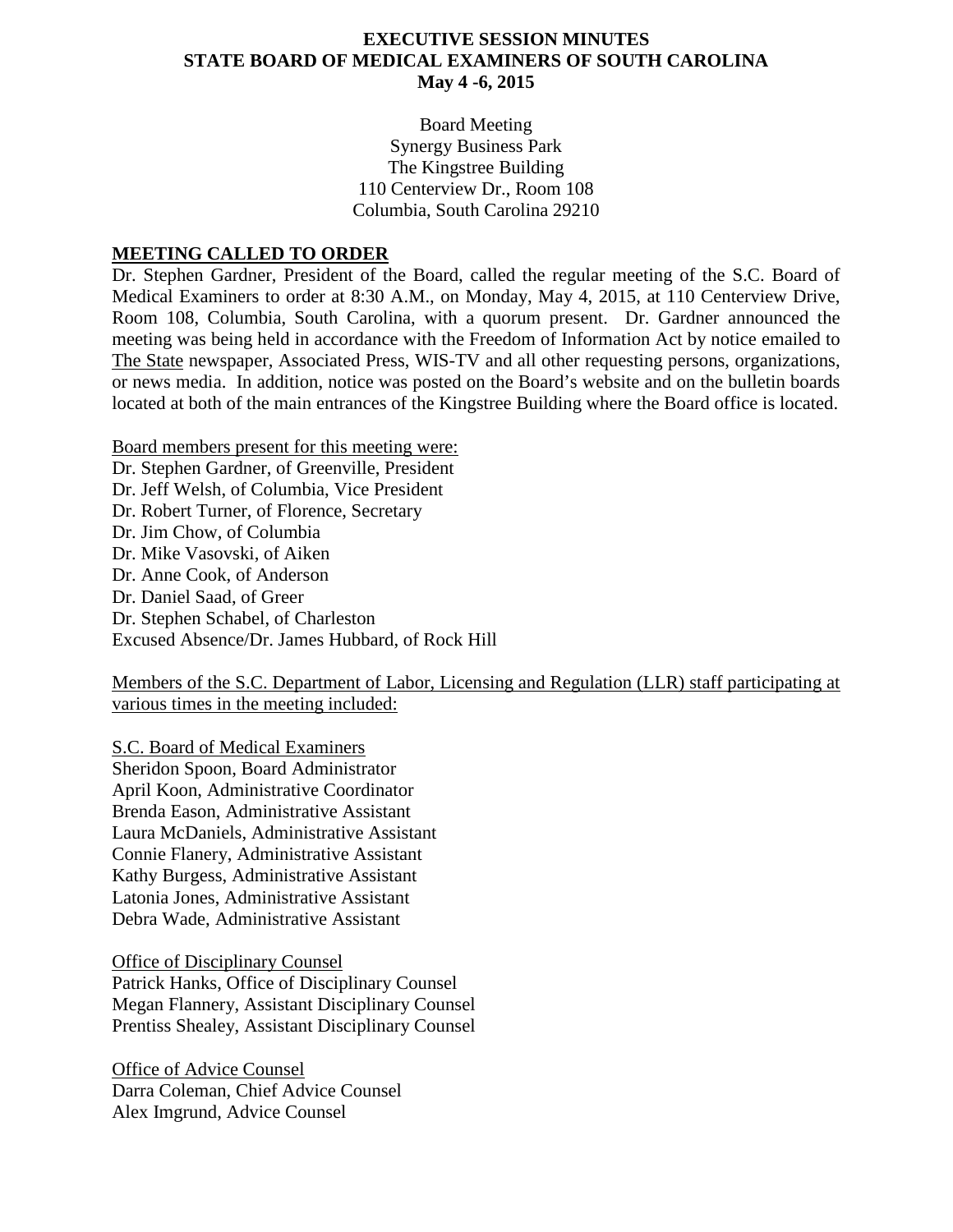# **REVIEW/APPROVAL OF AGENDA**

An agenda for this meeting was reviewed and approved.

## **REVIEW/APPROVAL OF MINUTES FROM FEBRUARY 2-4, 2015 BOARD MEETING**

\_\_\_\_\_\_\_\_\_\_\_\_\_\_\_\_\_\_\_\_\_\_\_\_\_\_\_\_\_\_\_\_\_\_\_\_\_\_\_\_\_\_\_\_\_\_\_\_\_\_\_\_\_\_\_\_\_\_\_\_\_\_\_\_\_\_\_\_\_\_\_\_\_

After considering recommendations, additions, deletions and corrections, a motion was made to approve the February 2-4, 2015 minutes by Dr. Welsh and seconded by Dr. Cook. The motion and the minutes were unanimously passed.

## **TELEMEDICINE DISCUSSION**

# **1. PRESENTATION FROM DOCTORS CARE P.A.**

Will Thomas, Esquire, Dr. Thomas Gibbons, President of Doctor Care P.A., along with Mr. David Bouche, Administrative Operations presented their telemedicine model for Doctors Care P.A. to the Board.

#### **2. PRESENTATION FROM ISELECTMD**

Michael Iaquinta, President of iSelectMD, presented their telemedicine model for iSelectMD to the Board.

#### **3. PRESENTATION FROM MEVISIT**

Kenneth Johnson, CEO The Aims Group, presented the telemedicine model for meVisit to the Board.

The SC Board of Medical Examiners took all these presentations under advisement at this time.

#### **REQUEST FOR INTERPRETATION OF COLLABORATIVE PRACTICE AGREEMENTS WITH PHYSICIANS**

Bob Davis and Bryan Zeigler with The Kennedy Center appeared before the Board for an interpretation of collaborative practice agreements with physicians. The Board took this under advisement at this time.

# **DHEC/FEDERAL STRATEGIC NATIONAL STOCKPILE RESPONSIBILITIES**

Angie Olawsky, RN, State Director of Public Health Nursing with DHEC presented the Federal Strategic National Stockpile Responsibilities plan and asked the Board for their approval in the event of an emergency to implement their head of household model.

Dr. Schabel made a motion to approve this plan and send a letter of approval to mirror the Pharmacy and Nursing Board. Motion seconded by Dr. Saad. All in favor Motion carries

# **FINAL ORDER HEARINGS**

**A motion was made and passed for the Board to go into Executive Session to conduct Final Order Hearings.** Each hearing was held in Executive Session and the Board's Final Order is on file at the Board Office. After testimony for each case, the Board entered a private deliberative session. No votes were made or actions taken while the Board was in Executive Session. **A motion was made and passed to return to Public Session and the Board voted on the following sanctions after each Final Order Hearing:**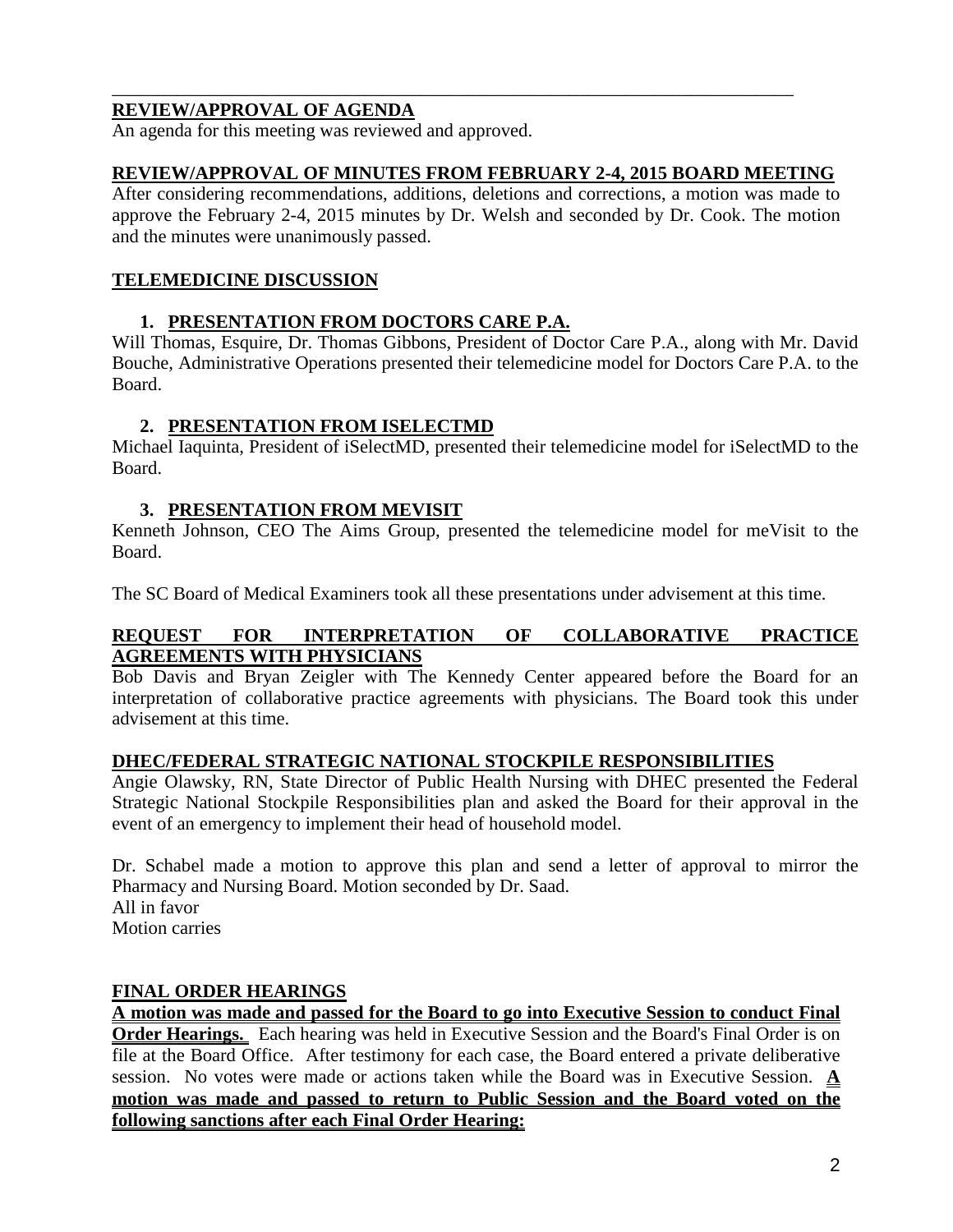#### \_\_\_\_\_\_\_\_\_\_\_\_\_\_\_\_\_\_\_\_\_\_\_\_\_\_\_\_\_\_\_\_\_\_\_\_\_\_\_\_\_\_\_\_\_\_\_\_\_\_\_\_\_\_\_\_\_\_\_\_\_\_\_\_\_\_\_\_\_\_\_\_\_ **2012-306 Final Order Hearing**

This hearing has been continued until further notice.

# **2011-344 Final Order Hearing**

Dr. Cook made a motion as follows:

- Private Reprimand
- Pay cost of \$1300 within 6 months

Dr. Schabel seconded the motion. All in favor Motion carries

# **2013-405 Final Order Hearing**

Dr. Welsh made a motion as follows:

• Issue a letter of caution

Dr. Saad seconded the motion. All in favor Motion carries

**Edwin Gandy, MD 2012-336 Final Order Hearing**

Dr. Vasovski made a motion as follows:

- Public Reprimand
- Pay cost of \$290 within 6 months
- Continued reinstatement order dated February  $26<sup>th</sup>$  2015 set by the Board
- Restricted to 40 hour work week
- Prescribing course for controlled substances
- Return to Board in 1 year

Motion seconded by Dr. Schabel All in favor Motion carries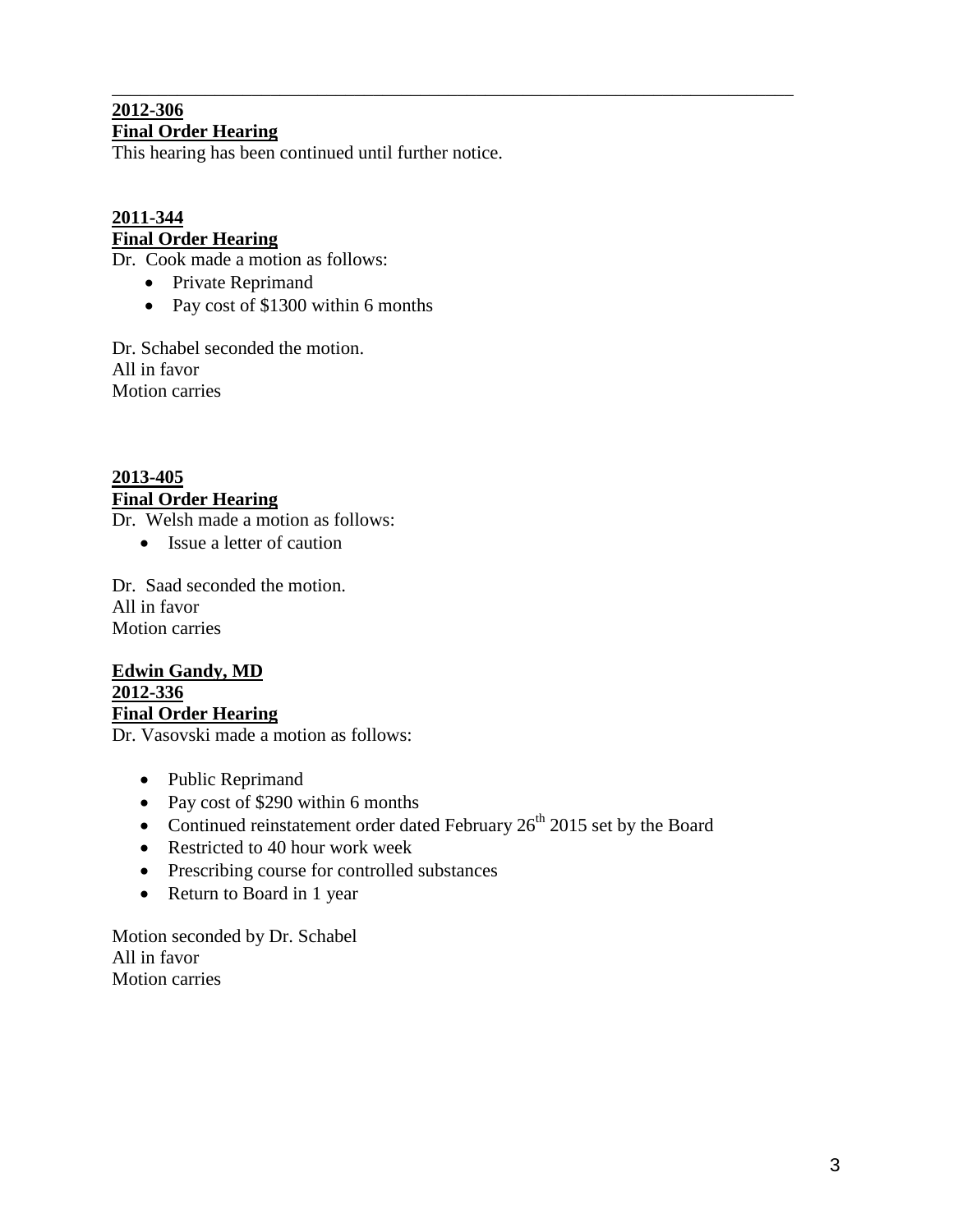#### \_\_\_\_\_\_\_\_\_\_\_\_\_\_\_\_\_\_\_\_\_\_\_\_\_\_\_\_\_\_\_\_\_\_\_\_\_\_\_\_\_\_\_\_\_\_\_\_\_\_\_\_\_\_\_\_\_\_\_\_\_\_\_\_\_\_\_\_\_\_\_\_\_ **2013-11 Final Order Hearing**

Dr. Saad made a motion as follows:

- Private Reprimand
- Fine of \$1,000 to be paid within 6 months
- Cost of \$300 to be paid within 6 months
- Boundary Course with BMI
- Prescription writing course
- Only write controlled substances within the Emergency Room with no self prescribing
- Mandated use of the State Scripts program
- 2 hours of CME in opioid prescribing

Motion seconded by Dr. Schabel All in favor Motion carries

# **2012-38 Final Order Hearing Panel**

This case has been continued until further notice.

# **2011-170 Final Order Hearing**

This case has been continued until further notice.

# **A motion was made by Dr. Chow and seconded by Dr. Welsh to adjourn at 6:15pm**

# **Reconvened at 8:39 am Tuesday May 5, 2015**

# **OIE REPORT**

Prentiss Shealey, Office of Disciplinary Counsel (ODC) presented the ODC report in Pat Hanks' absence due to military leave. She stated there are 116 open cases, 93 cases pending action, 2 cases pending consent agreements, 4 pending panel hearings, 1 pending a final order, 16 pending Board hearings, and 25 cases have been closed since February 2015.

Althea Myers, chief Investigator for Office of Investigations presented the Investigative Review Committee's Report along with the statistical report.

Christie Frick, Director of Prescription Monitoring Program with DHEC, came and presented the web based PMP program to the Board and demonstrated the online program.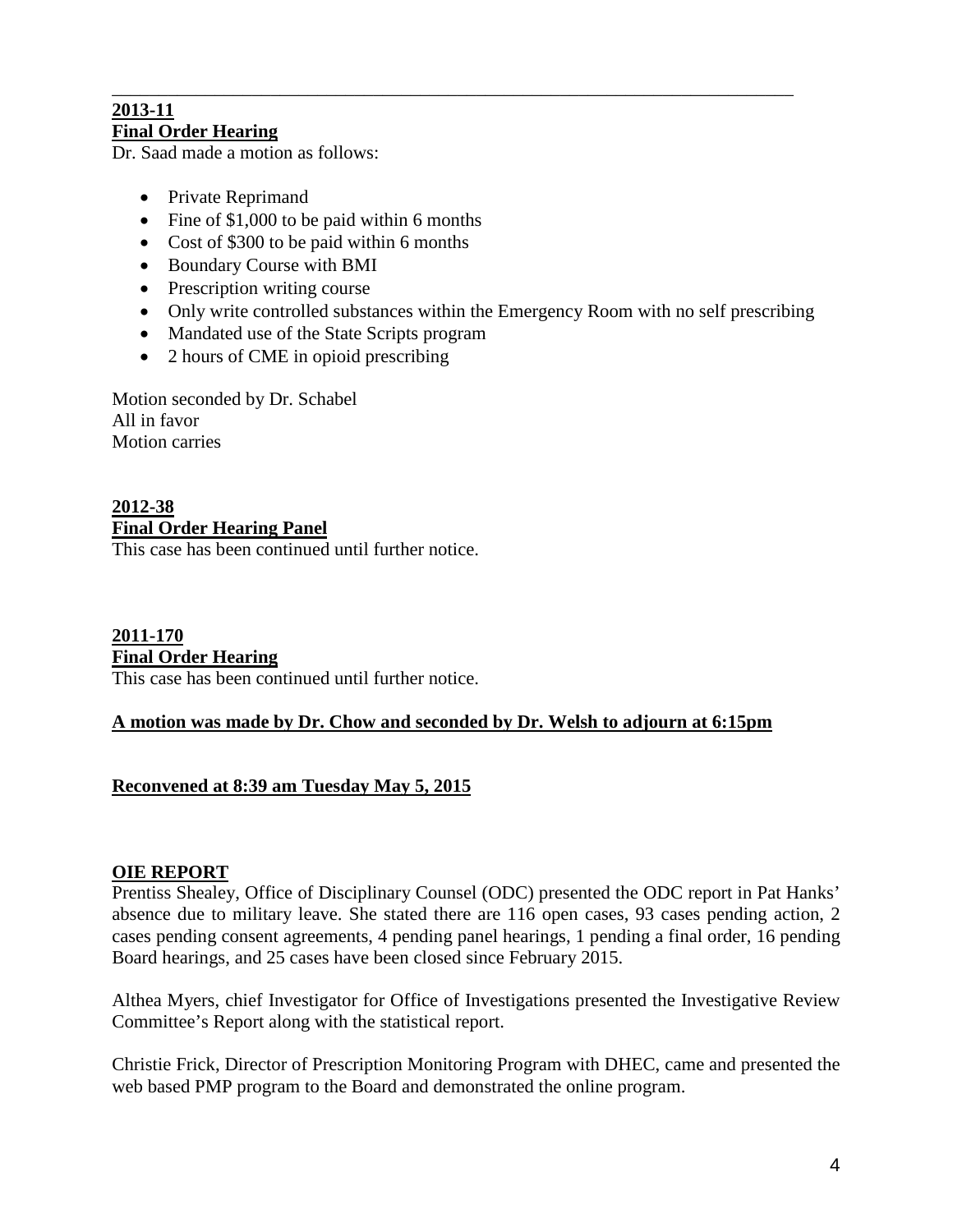# **Dismissals**

67 Cases were presented and approved for dismissal. Dr. Turner moved to accept the recommendations and Dr. Welsh seconded the motion and the Board unanimously approved the recommendations.

\_\_\_\_\_\_\_\_\_\_\_\_\_\_\_\_\_\_\_\_\_\_\_\_\_\_\_\_\_\_\_\_\_\_\_\_\_\_\_\_\_\_\_\_\_\_\_\_\_\_\_\_\_\_\_\_\_\_\_\_\_\_\_\_\_\_\_\_\_\_\_\_\_

## **Formal Complaints**

20 Cases were presented for formal complaint. Dr. Turner moved to accept the recommendations Dr. Welsh seconded the motion and the Board unanimously approved the recommendations.

### **Letters of Caution**

23 Cases were presented for a letter of caution. A motion was made by Dr. Saad to approve the letters of caution. Dr. Schabel seconded the motion and the Board unanimously approved the recommendations.

**2014-267 Final Order Hearing**

Dr. Turner made a motion as follows:

- Private Reprimand
- Pay cost of \$410 within 6 months
- Reinstate license as of June 30, 2015
- Remain in RPP for a 5 year period
- Continue psychiatric treatment
- Maintain activity in AA or Caduceus.
- Limited to a 40 hour work week at a site approved by the Board
- Maintain MOC in Internal Medicine within the next 12 months and reappear before Board. If not able to maintain MOC in Internal Medicine, respondent must reappear before the Board

Motion seconded by Dr. Saad All in favor Motion carries

# **2013-309 Final Order Hearing**

Dr. Turner made a motion as follows:

- Private Reprimand
- Pay cost \$310 within 6 months
- Must have 2 hours of CME in prescribing and monitoring in controlled substances before renewal by June 30, 2015

Motion seconded by Dr. Schabel All in favor Motion carries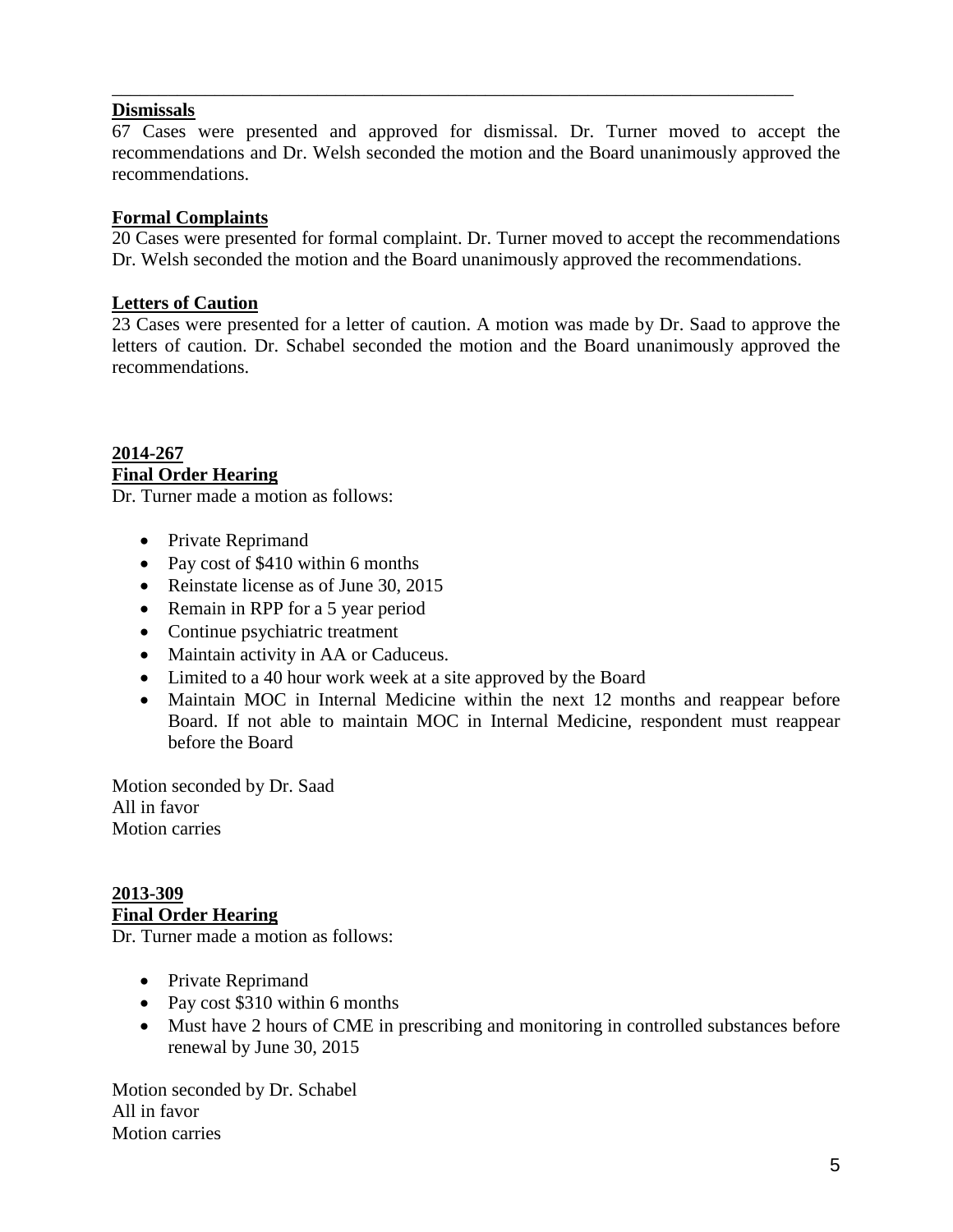# \_\_\_\_\_\_\_\_\_\_\_\_\_\_\_\_\_\_\_\_\_\_\_\_\_\_\_\_\_\_\_\_\_\_\_\_\_\_\_\_\_\_\_\_\_\_\_\_\_\_\_\_\_\_\_\_\_\_\_\_\_\_\_\_\_\_\_\_\_\_\_\_\_ **2011-201**

**Final Order Hearing**

Dr. Turner made a motion as follows:

- Private Reprimand
- Pay cost of \$900 within 6 months
- Eligible to apply for reactivation with the following conditions:
	- 1. Complete reactivation application fully
	- 2. Maintain compliance with Ohio State Board restrictions
	- 3. Must enroll in RPP with Quarterly reports to the Board

Motion seconded by Dr. Schabel All in favor Motion carries

**Kenton England, MD 2011-189 Final Order Hearing**

Dr. Gardner made a motion as follows:

- Public Reprimand
- Pay cost of \$160 within 6 months
- Reinstate license with the following conditions:
	- o Enroll in RPP with a new evaluation within 30 days and must follow all recommendations
	- o 6-12 months alcohol screening by RPP
	- o Health care evaluation by physician approved by the Board for a fit to practice evaluation
	- o Complete educational module for Board certification

Motion seconded by Dr. Cook All in favor Motion carries

**2008-229 Final Order Hearing**

Dr. Turner made a motion as follows:

- Private Reprimand
- Pay cost of \$2,500 within 6 months
- Complete a boundary course approved by the Board within one year

Motion seconded by Dr. Cook All in favor Motion carries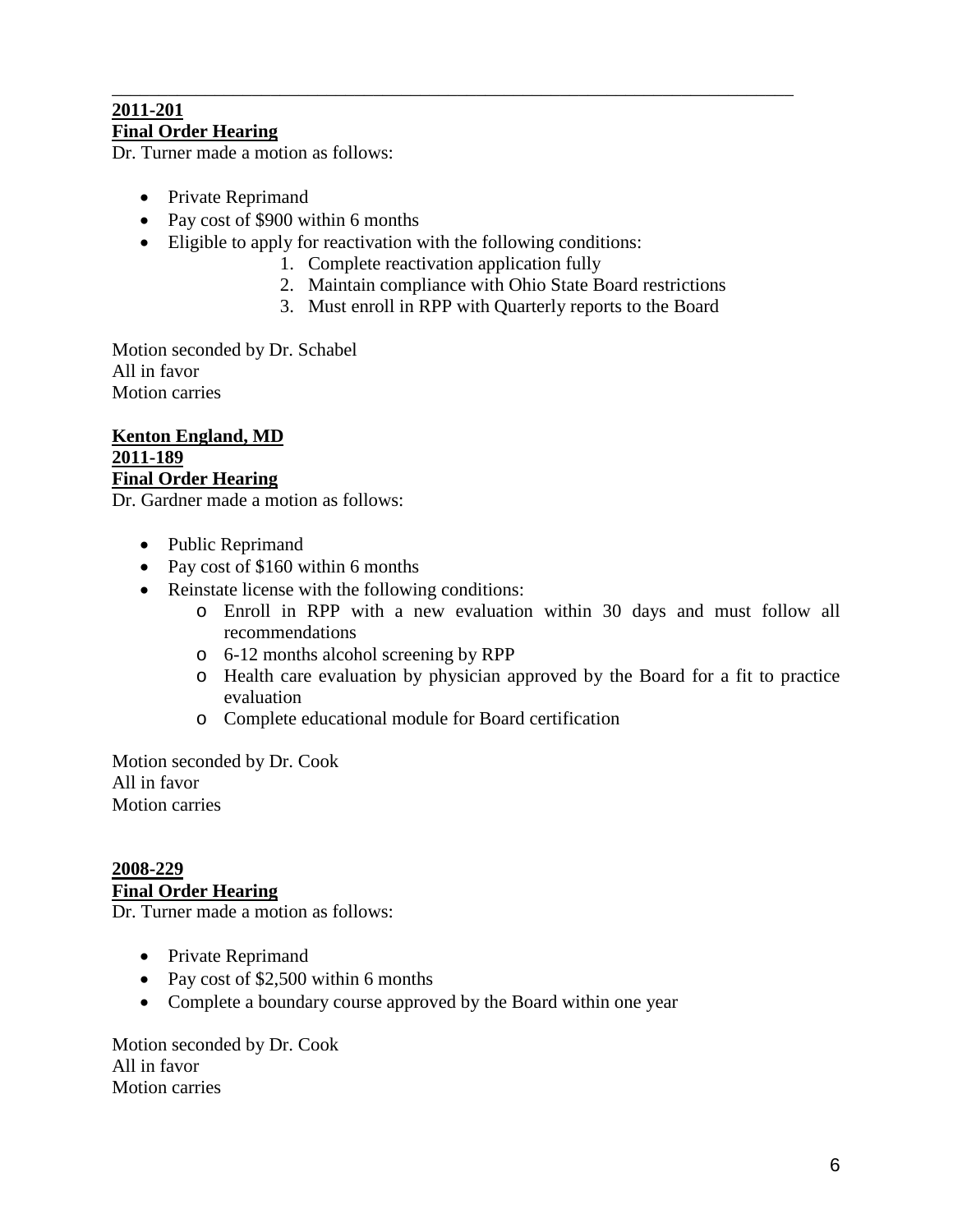# **Request to be released from Private Order**

Dr. Schabel made a motion as follows:

• Released from Private Agreement with enrollment in the Senior Program with RPP for a minimum of three years

\_\_\_\_\_\_\_\_\_\_\_\_\_\_\_\_\_\_\_\_\_\_\_\_\_\_\_\_\_\_\_\_\_\_\_\_\_\_\_\_\_\_\_\_\_\_\_\_\_\_\_\_\_\_\_\_\_\_\_\_\_\_\_\_\_\_\_\_\_\_\_\_\_

Dr. Saad seconded the motion All in favor Motion carries

# **Charles Gaillard, MD**

# **Required annual appearance/Request for unrestricted license**

Dr. Schabel made a motion as follows:

• Released from Restrictions

Dr. Cook seconded the motion All in favor Motion carries

#### **Richard Kellett, MD Request to be released from Final Order**

Dr. Vasovski made a motion as follows:

- 2014 Order remains in effect
- Must be enrolled in the Senior Program with RPP for a minimum of three years

Dr. Schabel seconded the motion All in favor Motion carries

# **2009-0353 Request to be released from Private Order**

Dr .Gardner made a motion as follows:

- Released from RPP
- 40 hour work week restriction lifted
- Work site approval lifted
- Continued psychiatric treatment with reports sent to the Board every 6 months
- Chaperone restriction is lifted

Dr. Schabel seconded the motion All in favor Motion carries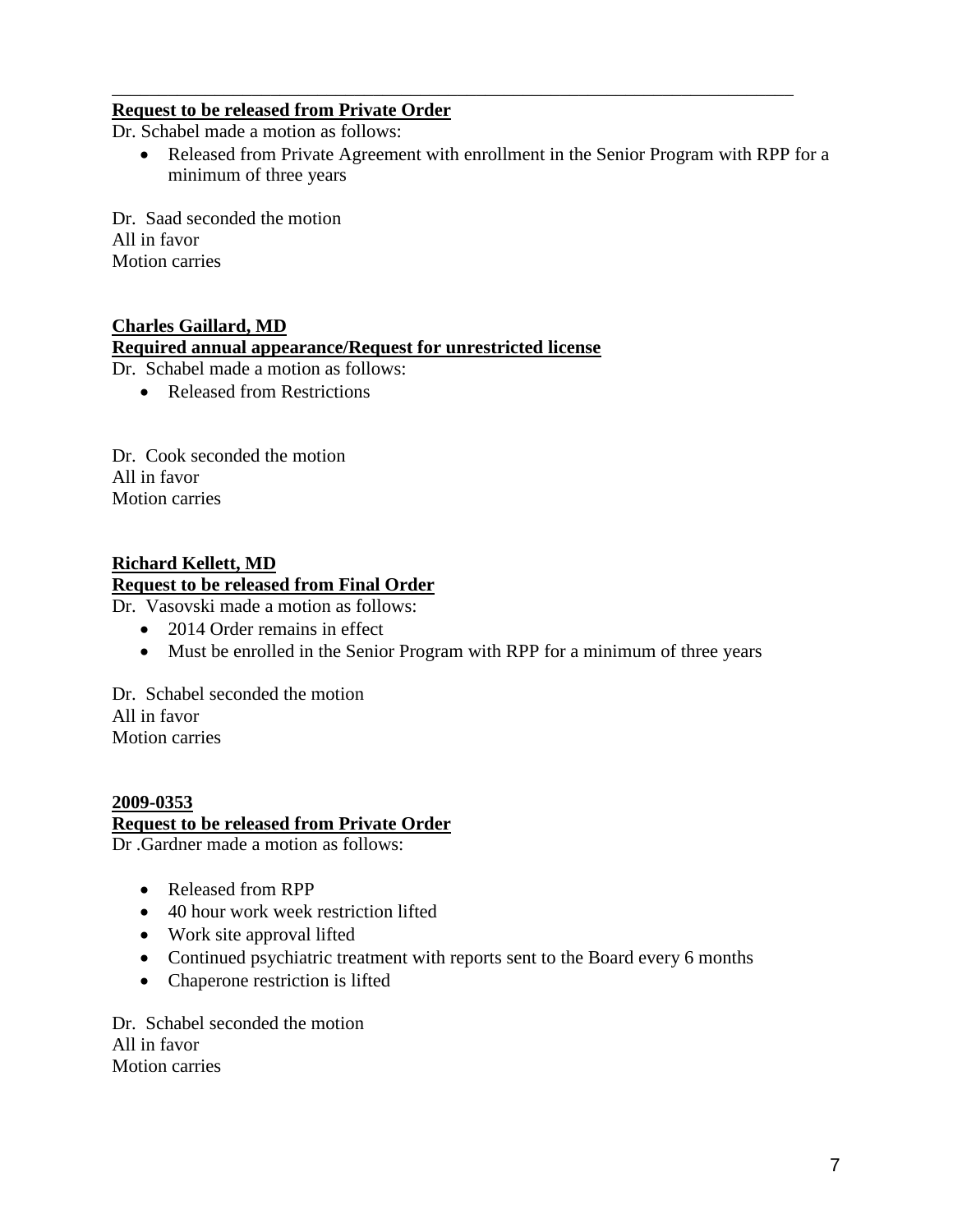# **Sudarshan Bhimbra, MD**

# **Request to have license reinstated**

Dr. Cook made a motion as follows:

- Deny request to reinstate license
- Will allow reinstatement of license once the following conditions have been met:

\_\_\_\_\_\_\_\_\_\_\_\_\_\_\_\_\_\_\_\_\_\_\_\_\_\_\_\_\_\_\_\_\_\_\_\_\_\_\_\_\_\_\_\_\_\_\_\_\_\_\_\_\_\_\_\_\_\_\_\_\_\_\_\_\_\_\_\_\_\_\_\_\_

- o Intensive professional sexual specific treatment as recommended in Dr. Abel's evaluation at a site approved by Dr. Abel
- o Compliance with the proposed safety plan in Dr. Burke's evaluation specifically as it relates to site-specific items in the safety plan. Those items must be established in advance of any return to practice by Dr. Bhimbra
- o Pass the SPEX exam to display clinical competency
- o Once all the items have been completed, respondent must reappear before the Board for approval of reinstatement

Dr. Schabel seconded the motion All in favor Motion carries

# **A motion was made by Dr. Schabel and seconded by Dr. Saad to adjourn at 8:10 pm**

# **Reconvened at 8:48 am Wednesday May 6, 2015**

# **REQUEST EXEMPTION OF 45 MILE REQUIREMENT FOR PHYSICIAN SUPERVISION/ ADDITIONAL NURSE PRACTITIONERS/DISPENSE MEDICATION**

Dr. Schabel made a motion to approve the exemption of the 45 mile requirement for physician supervision for Meredith D'Agostino, APRN, supervised by Dr. Brewerton. Dr. Welsh seconded the motion All in favor Motion carries

Dr. Cook made a motion to approve the addition of one Nurse Practitioner for Dr. Michael Bernardo. Dr. Schable seconded the motion. All in favor Motion carries

Dr. Cook made a motion to approve Jill Lewis, NP to dispense medication from her onsite pharmacy. Motion was seconded by Dr. Saad. All in favor Motion carries

#### **Stephanie Brown, MD Applicant for licensure**

Applicant hearing continued until August 2015.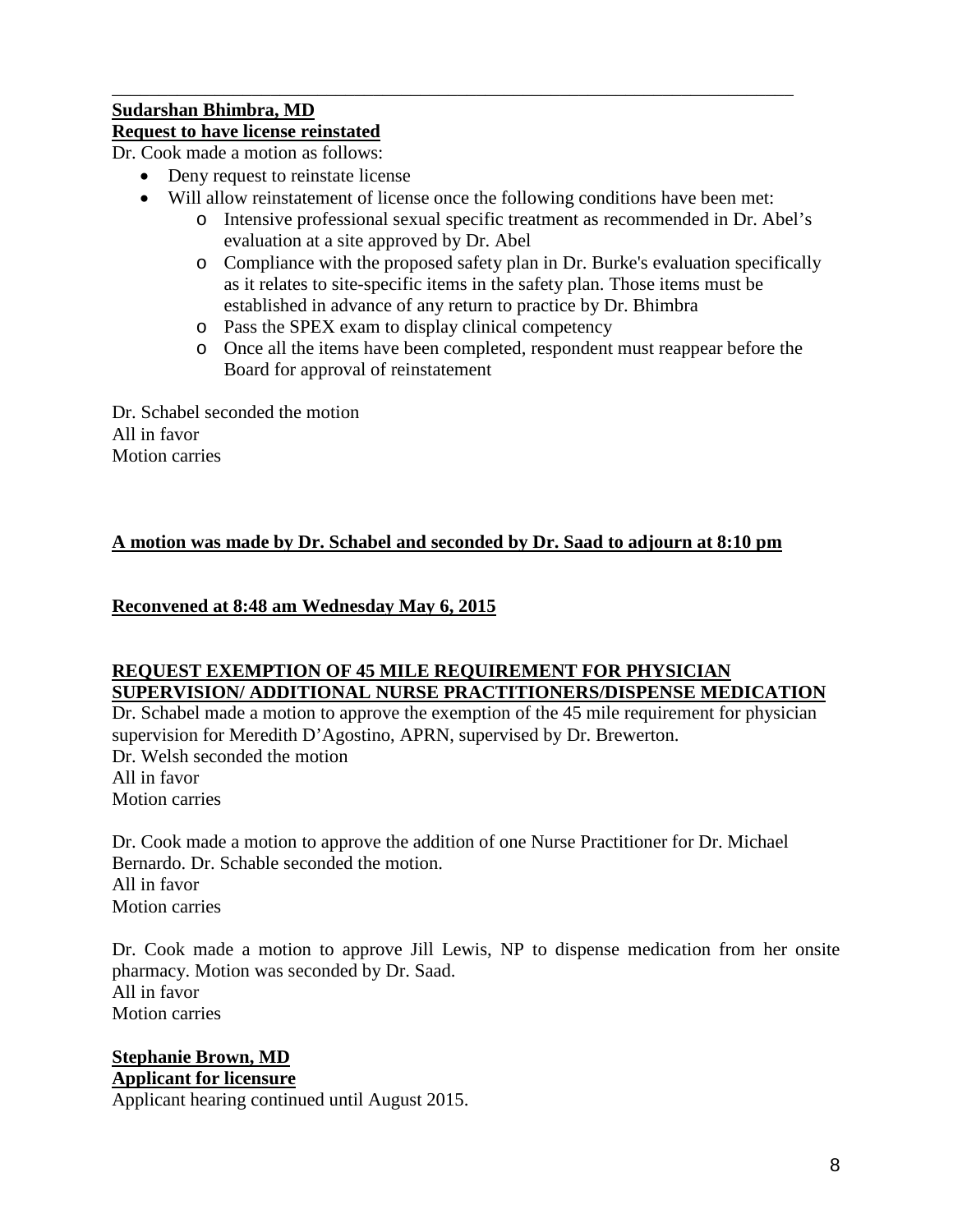#### \_\_\_\_\_\_\_\_\_\_\_\_\_\_\_\_\_\_\_\_\_\_\_\_\_\_\_\_\_\_\_\_\_\_\_\_\_\_\_\_\_\_\_\_\_\_\_\_\_\_\_\_\_\_\_\_\_\_\_\_\_\_\_\_\_\_\_\_\_\_\_\_\_ **Mary Miller, MD Applicant for licensure**

Dr. Schabel made a motion to allow applicant to proceed with licensure. Dr. Saad seconded the motion. Dr. Turner abstained

Motion carries

# **Cara Bostrom, MD 2012-84 Final Order Hearing**

Dr. Gardner made a motion as follows:

• Accept Panel Report for dismissal

Motion seconded by Dr. Schabel All in favor Motion carries

# **Ross Moorman, MD**

#### **Applicant for licensure**

Dr. Schabel made a motion to allow applicant to proceed with licensure. Dr. Chow seconded the motion. All in favor Motion carries

# **David Hull, MD Applicant for licensure**

Dr. Welsh made a motion to allow applicant to proceed with licensure. Dr. Turner seconded the motion. All in favor

Motion carries

**Charles Bruyere, MD 2010-102 Final Order Hearing** Dr. Gardner made a motion as follows:

• Revocation of license

Motion seconded by Dr. Schabel Dr. Vasovski and Dr. Turner dissented Motion carries